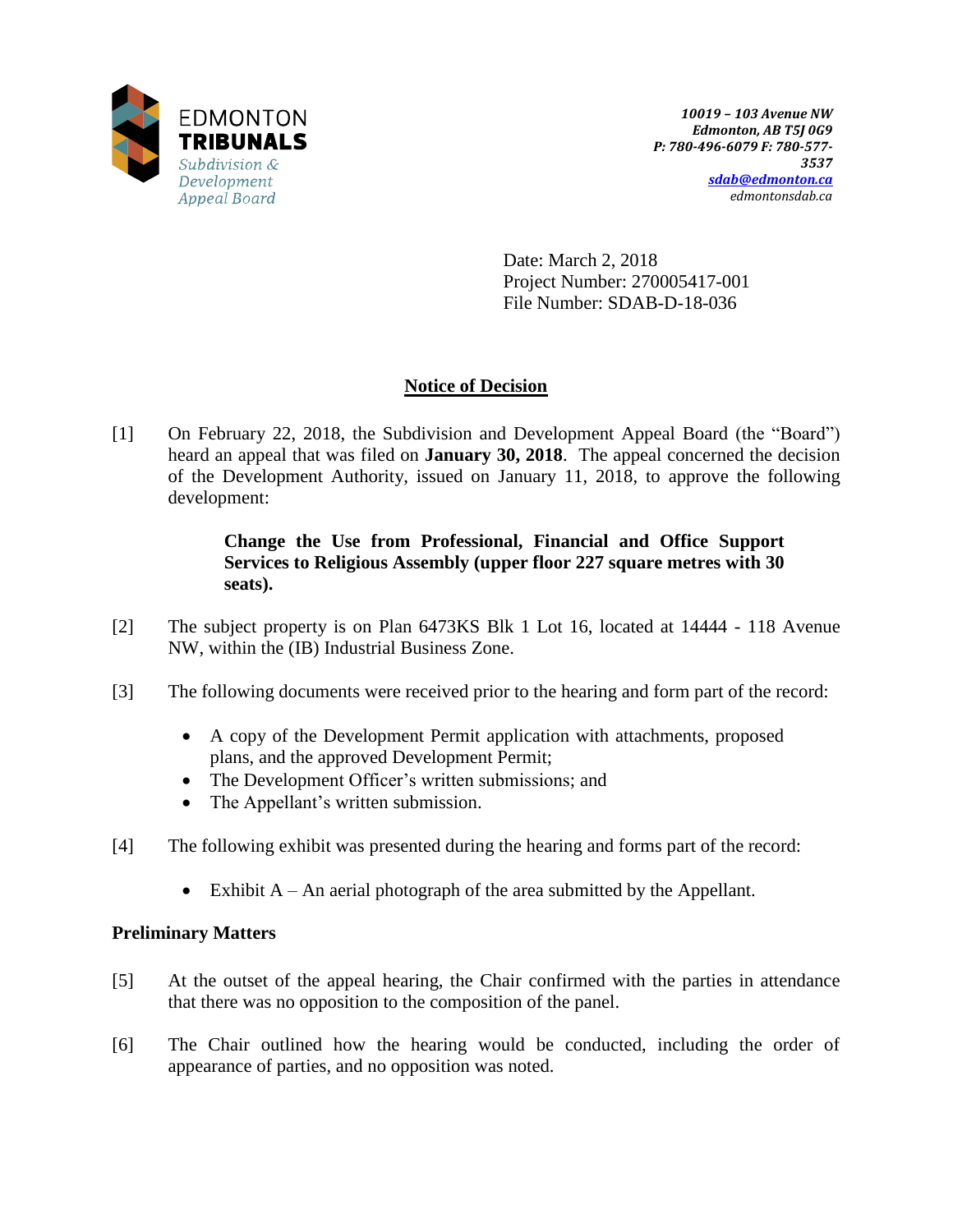[7] The appeal was filed on time, in accordance with section 686 of the *Municipal Government Act*, RSA 2000, c M-26.

#### **Summary of Hearing**

- *i) Position of the Appellant, Mr. D. Kent, representing, Coronation Business Plaza Ltd.*
- [8] Mr. Kent's main concern is parking. He does not oppose the Religious Assembly Use but did not have a parking plan to reference.
- [9] In his opinion, there are not 44 legal parking spaces for the subject site. He was not able to count all of the parking spaces for the site due to the snow.
- [10] He referred to an aerial photograph showing the location of the buildings and the parking for the subject site and the businesses adjacent to the site.
- [11] There is a drive aisle for the properties along the roadway but not the subject site.
- [12] Each business has a loading door and parking should not be allowed in this area.
- [13] He referenced the Development Officer's written submission regarding the number of parking spaces for the Shanghai Restaurant and the vacant lot. If the restaurant is busy and to capacity, in his opinion, there will be more vehicles than the required parking spaces.
- [14] Ward Auctions is across from the proposed development and there is an excess of vehicles parking on the weekends when the auction is operating. There is no on-street parking on 118 Avenue.
- [15] He agrees that the proposed development fits in with the discretionary use of the (IB) Industrial Business Zone but he reiterated that the proposed development does not have the required parking.
- [16] The subject building is typical of other buildings in the area.
- [17] In his opinion, there are provisions for waste management in the area.
- [18] In response to questions by the Board, he confirmed that there is a loading door for all of the businesses.
- [19] Mr. Kent could not provide anything from the *Edmonton Zoning Bylaw* indicating that a parking space could not be located in front of a loading door.
- [20] The Chair referred to the survey plan that was provided by the Respondent that shows that there is a 6.05-metre setback between the subject site and the east property line. In Mr. Kent's opinion, an ingress and egress will be needed for the neighbouring property to prevent vehicles from crossing into their property to access the subject site.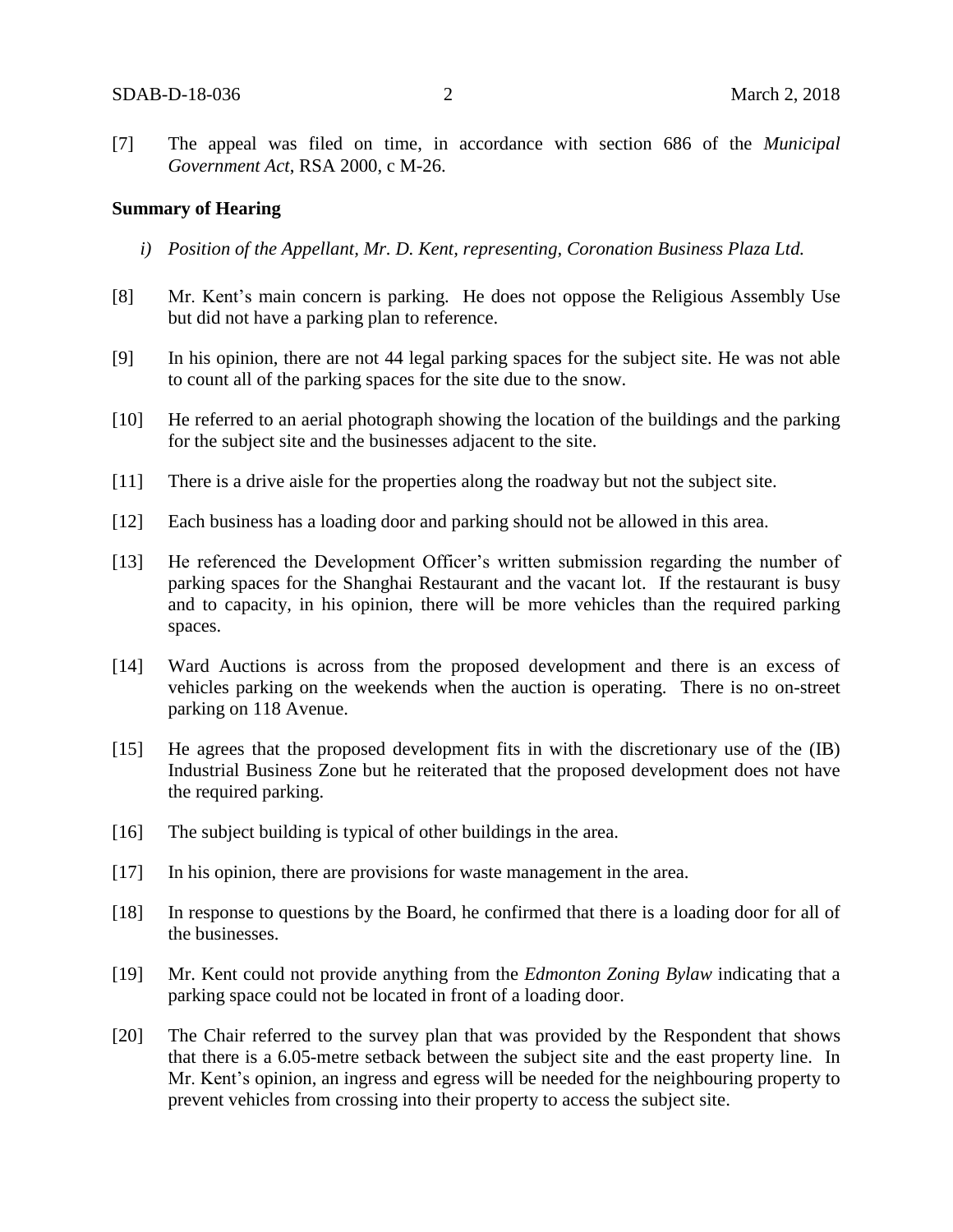- [21] He spoke to the Respondent regarding the hours of operation for the proposed development. He is agreeable to the Religious Assembly operating on Fridays, Saturdays, and Sundays. He does not believe parking will be an issue during this time unless there is an auction at Ward Auctions.
- [22] The parking lot is busy during the lunch hour and not as busy on the weekends. The majority of patrons accessing the restaurant come from the businesses in the area.
- [23] Ward Auctions usually operates during the day on Saturdays and Sundays. That is the only time the parking lot is full.
	- *ii) Position of the Development Officer, Ms. C. Li*
- [24] The Development Authority provided written submissions and did not attend the hearing.
	- *iii) Position of the Respondent, Reverend O. Afriyie, who was accompanied by Mr. B. Mantey-Annor*
- [25] Reverend Afriyie stated that they have a lease for the subject site until they can find a permanent location for their Church.
- [26] The Church will have prayers on Friday nights from 8:00 p.m. to 10:00 p.m. but not all of the members attend. A choir meeting is held on Saturday evenings with five or six parishioners. The choir has eight members. The Church service is on Sunday mornings from 9:00 a.m. to 11:30 a.m.
- [27] The Rock Shop closes on Saturdays at 5:00 p.m. The Rock Shop did not have any concerns with the proposed development.
- [28] They spoke to the Shanghai Restaurant that indicated that the hours for the Church will not be an issue.
- [29] The Church does not have a loading door and all of the rear doors of the subject site will be used as emergency doors.
- [30] The families attending the Church will car pool to the subject site.
- [31] In their opinion, there will be sufficient parking for the number of people attending the Church. The only time there will be 30 people attending the Church will be on Sunday mornings.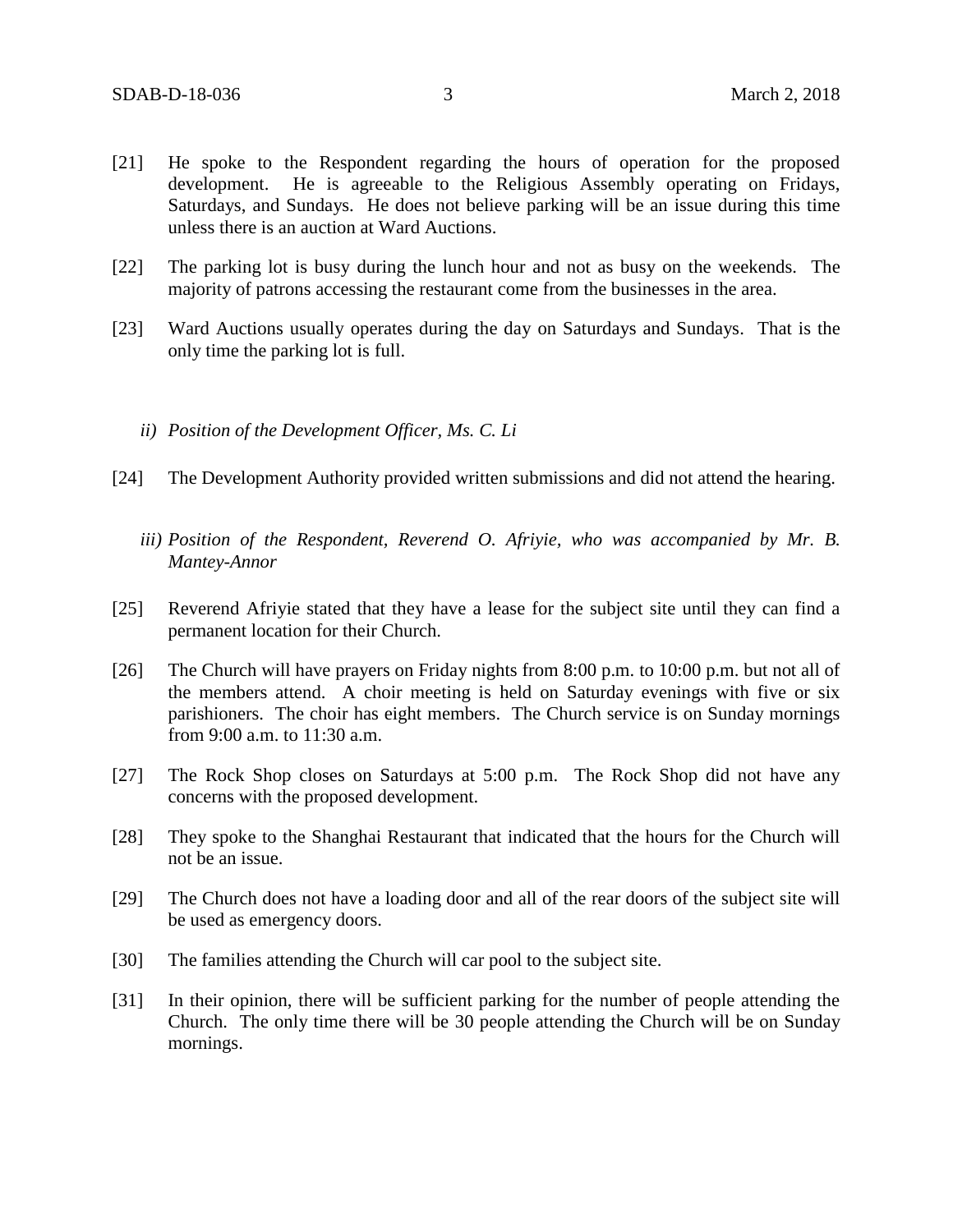- *iv) Rebuttal of the Appellant, Mr. D. Kent*
- [32] Mr. Kent is concerned that the Use will remain even if the Respondent finds a new location and a more intensive Religious Assembly could fill that Use.

### **Decision**

- [33] The appeal is **DENIED** and the decision of the Development Authority is **CONFIRMED**. The development is **GRANTED** as approved by the Development Authority, subject to the following **CONDITIONS**:
	- 1. No parking, loading, storage, trash collection, outdoor service or display areas shall be permitted within a required Yard and loading, storage, parking and trash collection areas shall be screened from view from any adjacent site and public roadway in accordance with section 55.
	- 2. Exterior lighting shall be developed to provide a safe lit environment in accordance with sections 51 and 58 and to the satisfaction of the Development Officer.
	- 3. All required parking and loading facilities shall only be used for the purpose of accommodating the vehicles of clients, customers, employees, members, residents or visitors in connection with the building or Use for which the parking and loading facilities are provided, and the parking and loading facilities shall not be used for driveways, access or egress, commercial repair work, display, sale or storage of goods of any kind. (Reference section 54.1(1.c)).
	- 4. Parking spaces for the disabled shall be provided in accordance with the Alberta Building Code in effect at the time of the Development Permit application, for which no discretion exists and be identified as parking spaces for the disabled through the use of appropriate signage, in accordance with Provincial standards. (Reference section 54.1(3)).
	- 5. All access locations and curb crossings shall require the approval of Transportation Services. (Reference section 53(1)).

#### NOTE:

1. Signs require separate Development Applications.

### **Reasons for Decision**

[34] The proposed development, a Religious Assembly, is a Discretionary Use in the (IB) Industrial Business Zone.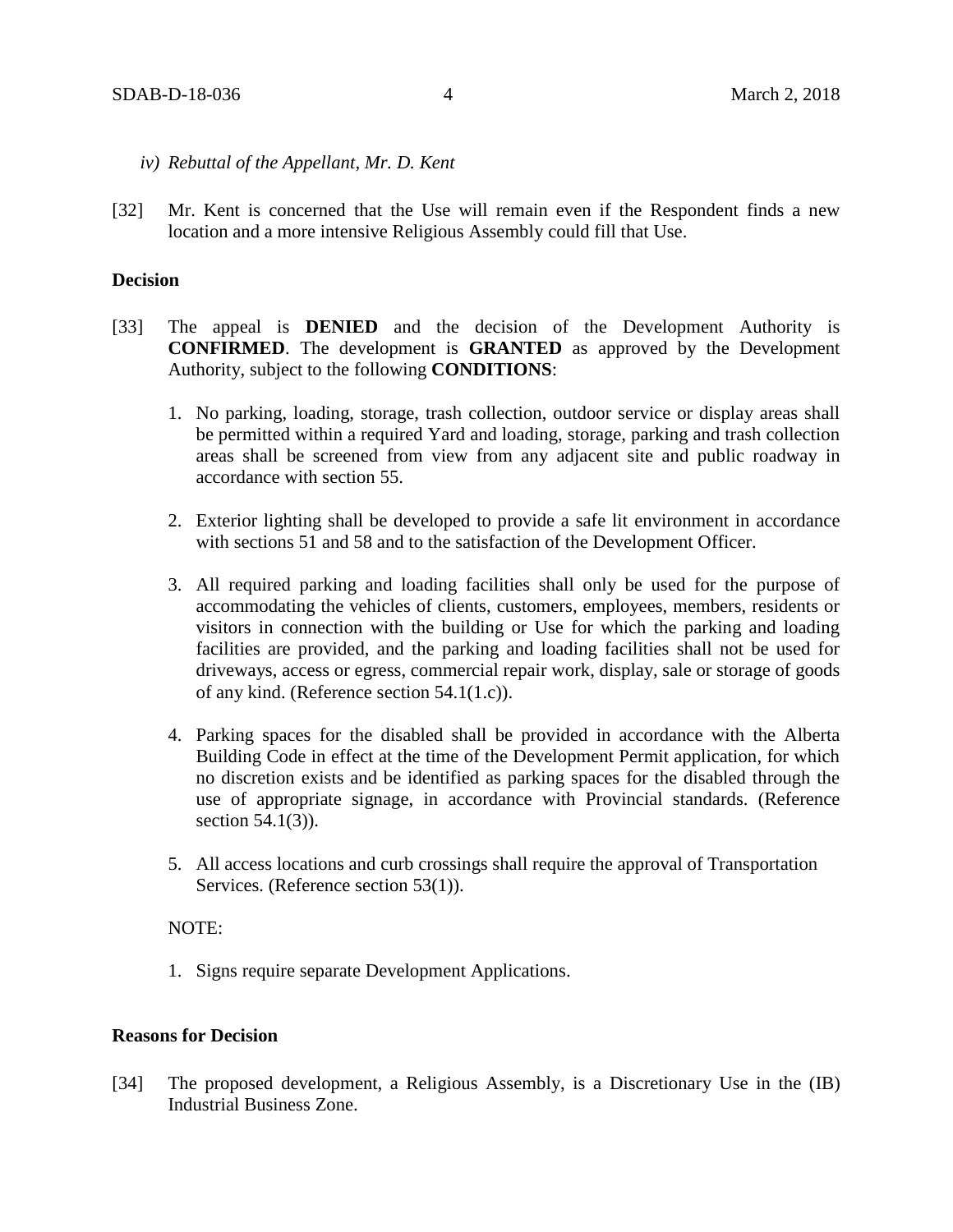- [35] This was an application for a change of Use from Professional, Financial and Office Support Services to a Religious Assembly.
- [36] The Appellant takes no issue with the compatibility of a Religious Assembly with the surrounding Uses. The Appellant's concerns however, revolve around parking.
- [37] The Development Officer approved a Site plan submitted by the Respondent that shows that the entire Site involving all Uses present on Site has a total of 43 parking spaces. This is in an excess of the minimum required number of parking spaces pursuant to section 54.1(2)(h) of the *Edmonton Zoning Bylaw* which requires a total of 33 parking spaces.
- [38] The Board also notes the change of Use application actually reduces the total number of one less parking space as the Professional, Financial and Office Support Service Use requires one more parking space than the Religious Assembly Use.
- [39] The Appellant took issue with the Development Officer's conclusion that there were 43 parking spaces on the subject Site. First, the Appellant argued that some of the parking spaces behind the subject building to north should not be counted, because they are located immediately adjacent to man doors that were used to access the rear of the building by its tenants.

The Board does not accept that submission. When asked, the Appellant could not point to any provision of the *Edmonton Zoning Bylaw* that would prohibit parking in front of a man door on a building.

- [40] Second, the Appellant took issue with the five parking spaces immediately east of the subject building. At first, the concern was that those parking spaces would not be sufficiently long enough. However, the submitted survey plan for Lot 16 Block 1 Plan 6473KS, shows that the building is in fact 6.05 metres to the west of the east property line, meaning that all of those five parking spaces are of sufficient length.
- [41] The Appellant pointed out that the access to those 5 parking spaces may have to be achieved by driving upon Lot 17 Block 1. The Appellant wondered whether or not private arrangements for such access have been arranged with the owners of Lot 16 or Lot 17, but no evidence was presented to the Board on that point. Regardless of the issue of access, the Board is not swayed by this issue for two reasons:
	- a. Parking spaces do exist and there is no evidence they cannot be accessed.
	- b. Even if those parking spaces are not valid parking spaces due to access issues, it only involves five parking spaces and the Board notes that it still leaves the subject Site with an excess of five parking spaces.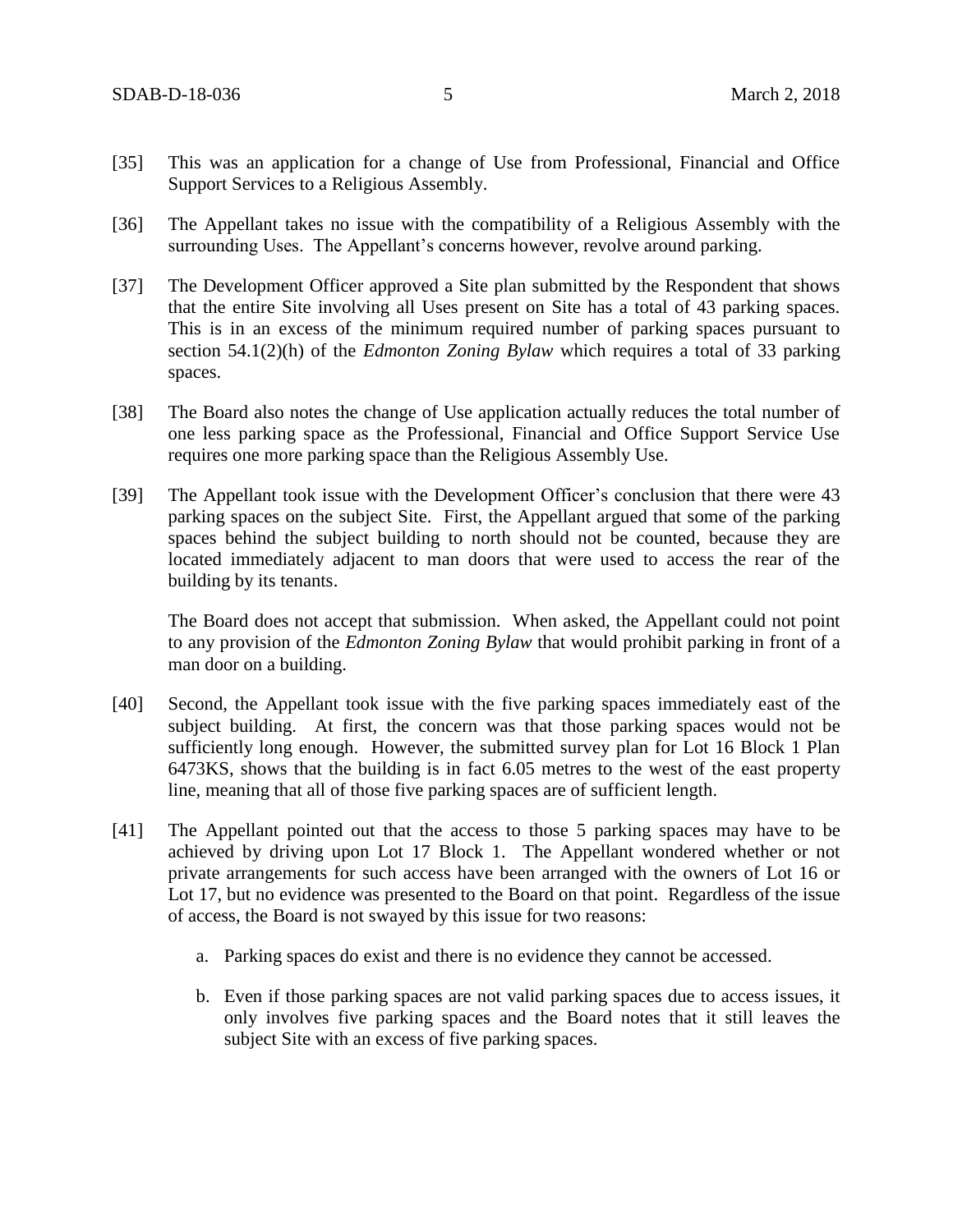[42] Accordingly, the Board finds that the subject Site does have sufficient on-site parking for the Religious Assembly Use and that no variances are required from the *Edmonton Zoning Bylaw* for the granting of this development permit. The appeal is therefore denied.

> Mr. I. Wachowicz, Chair Subdivision and Development Appeal Board

Board Members in Attendance

Ms. K. Thind; Ms. K. Cherniawsky; Mr. L. Pratt; Mr. A. Peterson